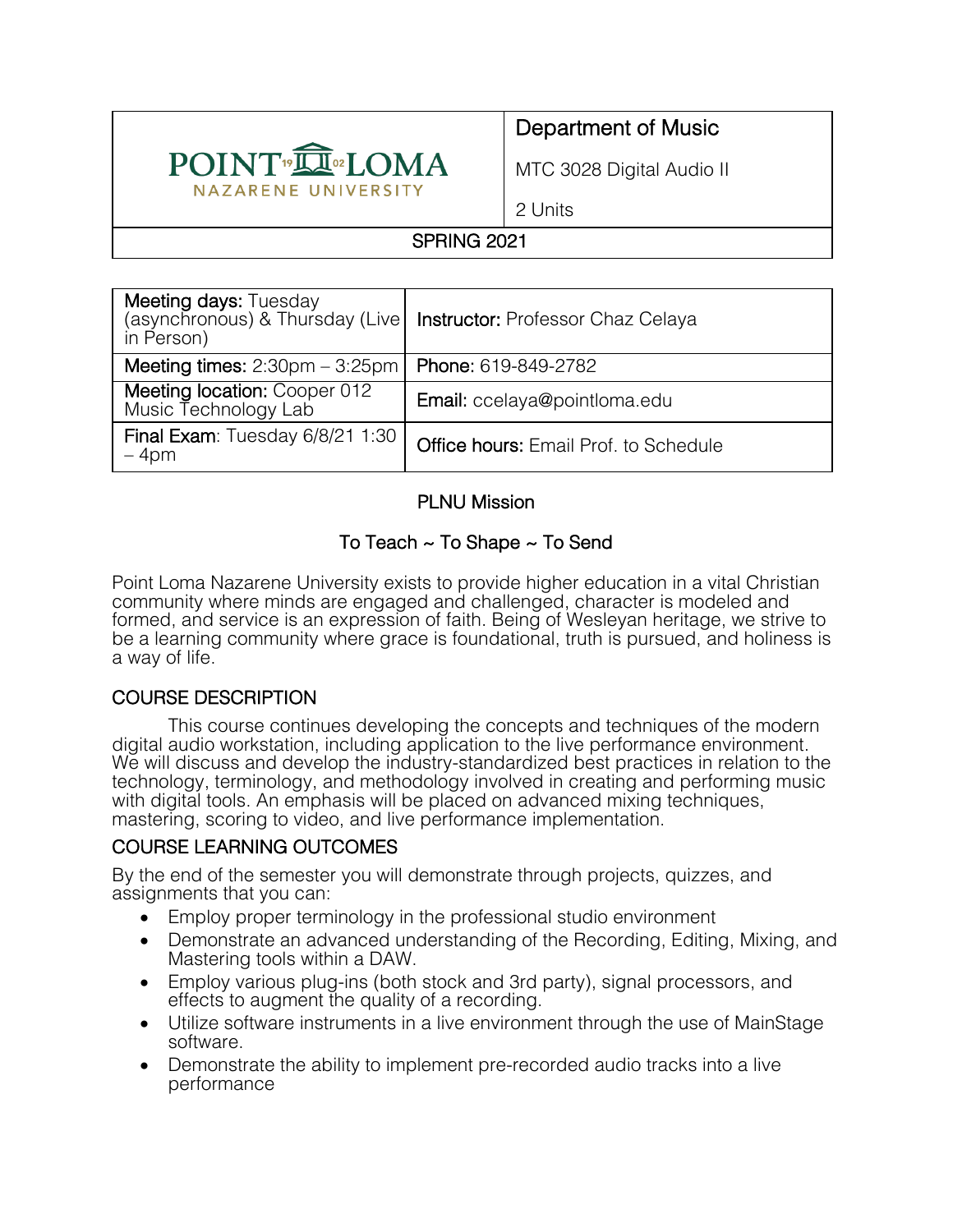#### REQUIRED TEXTS AND RECOMMENDED STUDY RESOURCES

- 1. PLNU/NLE Video Tutorials Access is provided through PLNU.Be sure you have logged in and created your account to access the "Digital Audio II" Classroom.
- 2. PRIME MULTITRACK Free App download available from Apple App Store. Each student must have access to this app and have created a free account.
- 3. A USB 3.0 Flash Drive (Minimum 32GB) is required for storing and sharing your projects; as the lab computer hard drives get erased each week.
- 4. A set of professional over the ear "closed back" headphones. Industry standards are: Sony MDR-7506, Beyerdynamic DT-770. More affordable options: Monoprice 605055.
- 5. Apple Logic Pro X audio software. The Music Tech Lab computers are equipped with Logic Pro and are available for use during normal building hours.
- 6. Apple MainStage 3 software. The Music Tech Lab computers are also equipped with MainStage 3 software.

Recommended free resources: Tape Op (Free Magazine Subscription & Podcast), Pensado's Place (YouTube Show on Audio Production), Bobby Owsinski's Inner Circle Podcast.

COURSE CREDIT HOUR INFORMATION<br>In the interest of providing sufficient time to accomplish the stated Course Learning Outcomes, this class meets the PLNU credit hour policy for a 2-unit class delivered over 15 weeks. It is anticipated that students will spend a minimum of 37.5 participation hours per credit hour on their coursework. For this course, students will spend an estimated 75 total hours meeting the course learning outcomes. The time estimations are provided in the Canvas modules.

## ASSESSMENT AND GRADING

Assignment Grade Weight Percentages: NLE Modules: 40% Projects: 40% Final Project: 10% Attendance/Participation: 10%

Grades will be based on the following:

| A 93-100 | $B + 87 - 89$ | $C+77-79$  | $ID + 67-69$  | <b>F</b> Less than 59 |
|----------|---------------|------------|---------------|-----------------------|
| A-90-92  | IB 83-86      | IC 73-76   | D 63-66       |                       |
|          | B-80-82       | I C- 70-72 | $D - 60 - 62$ |                       |

Grade Scale Based on Percentages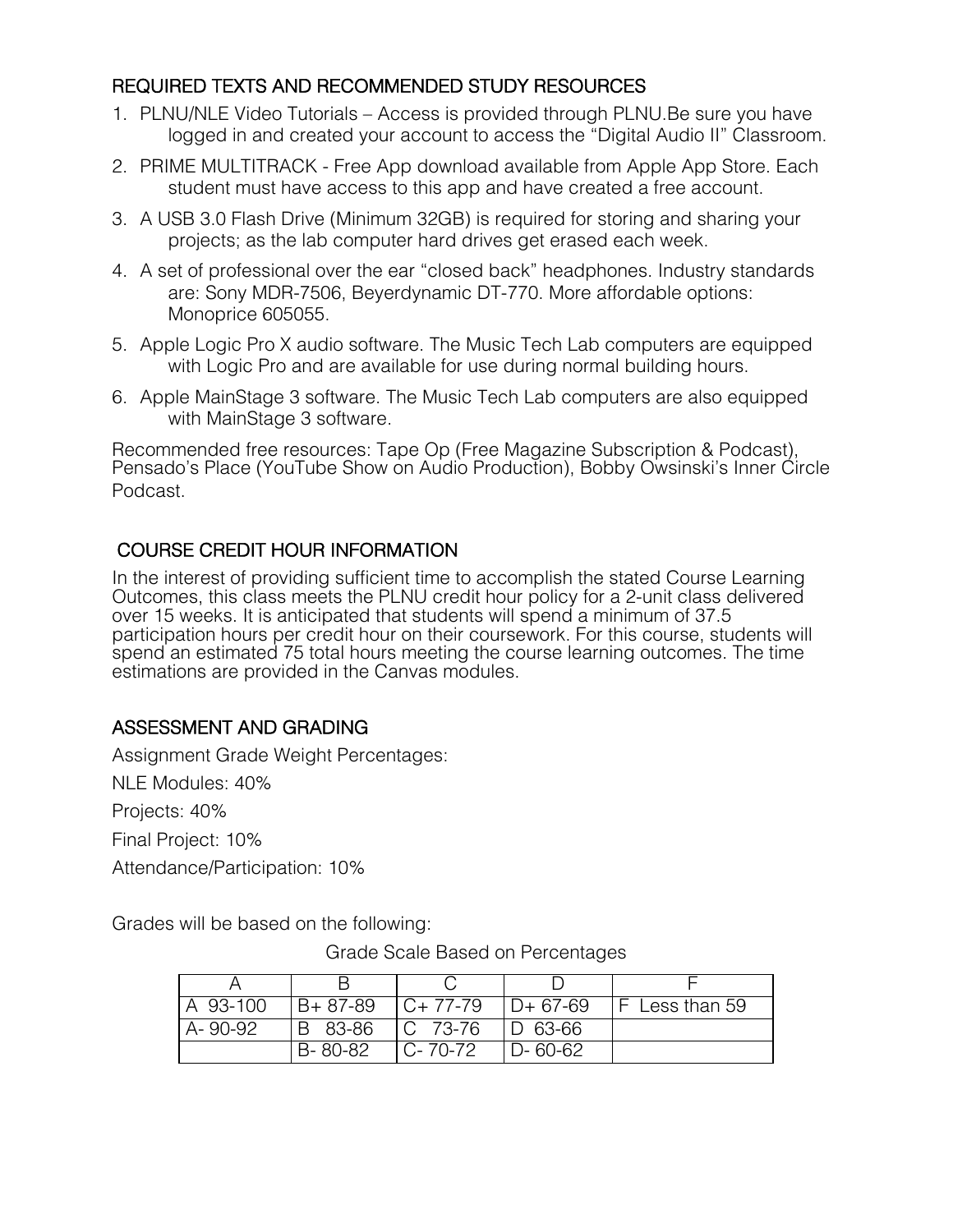# STATE AUTHORIZATION

State authorization is a formal determination by a state that Point Loma Nazarene University is approved to conduct activities regulated by that state. In certain states outside California, Point Loma Nazarene University is not authorized to enroll online (distance education) students. If a student moves to another state after admission to the program and/or enrollment in an online course, continuation within the program and/or course will depend on whether Point Loma Nazarene University is authorized to offer distance education courses in that state. It is the student's responsibility to notify the institution of any change in his or her physical location. Refer to the map on State Authorization to view which states allow online (distance education) outside of California.

## INCOMPLETES AND LATE ASSIGNMENTS

All assignments are to be submitted/turned in by the beginning of the class session when they are due—including assignments posted in Canvas. Incompletes will only be assigned in extremely unusual circumstances.

## PLNU COPYRIGHT POLICY

Point Loma Nazarene University, as a non-profit educational institution, is entitled by law to use materials protected by the US Copyright Act for classroom education. Any use of those materials outside the class may violate the law.

# PLNU ACADEMIC HONESTY POLICY

Students should demonstrate academic honesty by doing original work and by giving appropriate credit to the ideas of others. Academic dishonesty is the act of presenting information, ideas, and/or concepts as one's own when in reality they are the results of another person's creativity and effort. A faculty member who believes a situation involving academic dishonesty has been detected may assign a failing grade for that assignment or examination, or, depending on the seriousness of the offense, for the course. Faculty should follow and students may appeal using the procedure in the university Catalog. See Academic Policies for definitions of kinds of academic dishonesty and for further policy information.

## PLNU ACADEMIC ACCOMMODATIONS POLICY

While all students are expected to meet the minimum standards for completion of this course as established by the instructor, students with disabilities may require academic adjustments, modifications or auxiliary aids/services. At Point Loma Nazarene University (PLNU), these students are requested to register with the Disability Resource Center (DRC), located in the Bond Academic Center (DRC@pointloma.edu or 619-849-2486). The DRC's policies and procedures for assisting such students in the development of an appropriate academic adjustment plan (AP) allows PLNU to comply with Section 504 of the Rehabilitation Act and the Americans with Disabilities Act. Section 504 prohibits discrimination against students with special needs and guarantees all qualified students equal access to and benefits of PLNU programs and activities. After the student files the required documentation, the DRC, in conjunction with the student, will develop an AP to meet that student's specific learning needs. The DRC will thereafter email the student's AP to all faculty who teach courses in which the student is enrolled each semester. The AP must be implemented in all such courses.

If students do not wish to avail themselves of some or all of the elements of their AP in a particular course, it is the responsibility of those students to notify their professor in that course. PLNU highly recommends that DRC students speak with their professors